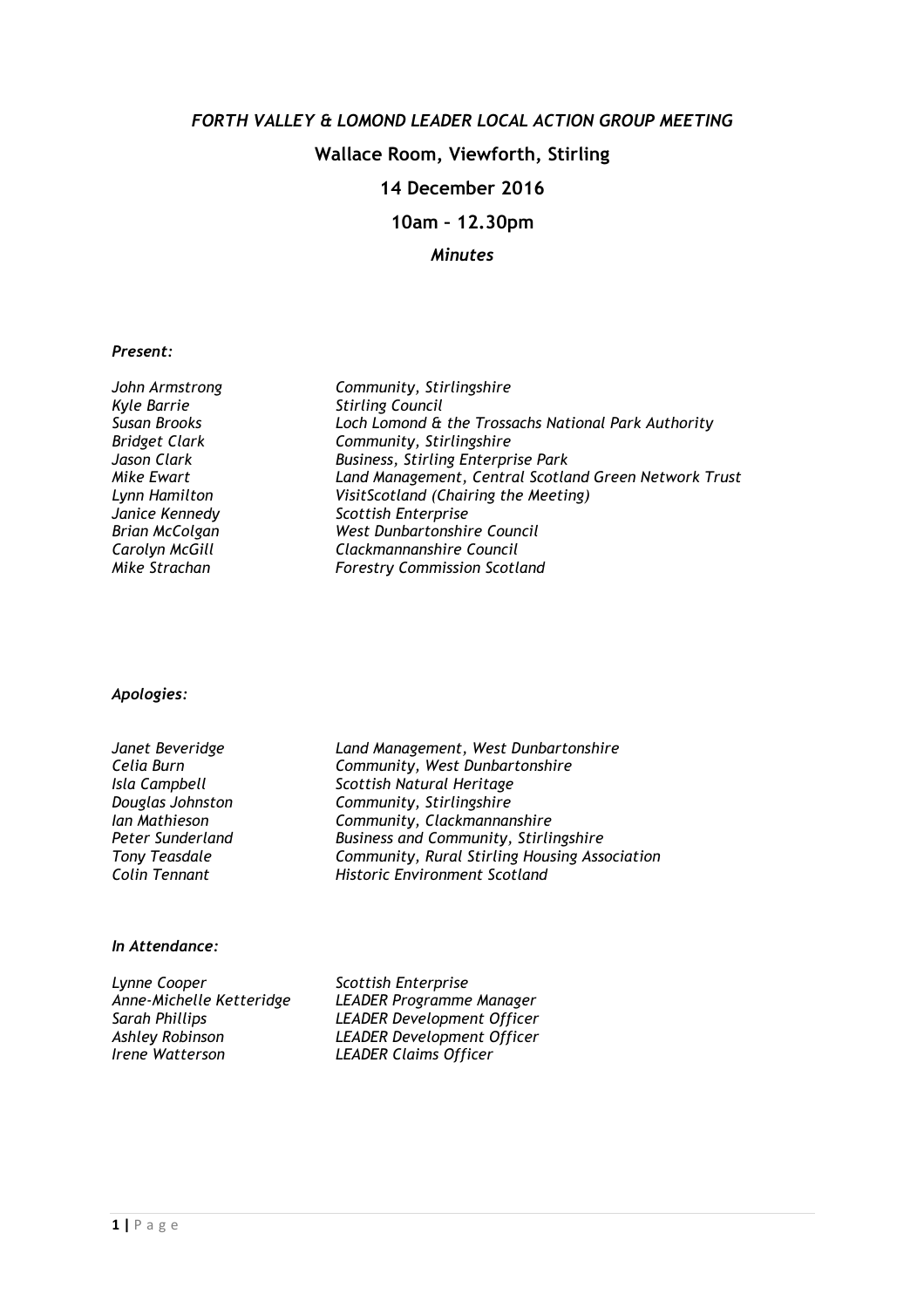|                                                                                                                                                                                                                                                                                                                                                                                                                                                                                                                                                                             | <b>ACTIONS</b>                      |
|-----------------------------------------------------------------------------------------------------------------------------------------------------------------------------------------------------------------------------------------------------------------------------------------------------------------------------------------------------------------------------------------------------------------------------------------------------------------------------------------------------------------------------------------------------------------------------|-------------------------------------|
| 1. Welcome, Sederunt and Minutes of last meeting                                                                                                                                                                                                                                                                                                                                                                                                                                                                                                                            |                                     |
|                                                                                                                                                                                                                                                                                                                                                                                                                                                                                                                                                                             |                                     |
| As PS was not attending today, LH chaired the meeting and thanked<br>everyone for coming. LH noted apologies from JB, CB, IC, DJ, IM, PS,<br>TT and CT.                                                                                                                                                                                                                                                                                                                                                                                                                     |                                     |
| LH informed the LAG that Lynne Cooper from Scottish Enterprise was in<br>attendance today with JK. Lynne will be taking over JK's position on<br>the KVF LEADER LAG and will deputise for JK in her absence on the FVL<br>LAG. LH asked everyone to do a round table introduction for Lynne's<br>benefit.                                                                                                                                                                                                                                                                   |                                     |
| KB arrived at the meeting                                                                                                                                                                                                                                                                                                                                                                                                                                                                                                                                                   |                                     |
| 2. Minutes of Last Meeting and Matters Arising                                                                                                                                                                                                                                                                                                                                                                                                                                                                                                                              |                                     |
| LH asked if anyone had any issues in relation to the accuracy of<br>the Minutes of the meeting in November. No-one had any issues<br>and these were proposed by JC and seconded by CMcG. AMK<br>reminded the LAG that as the Meeting held on 9 November was<br>specifically for assessing projects prior to the Autumn Statement<br>being announced, the matters arising from the September<br>meeting had been carried forward to this meeting.                                                                                                                            |                                     |
| The Balmaha Pontoon project which was approved to extend is<br>still working on the lease with LLTTNPA which has been<br>complicated by the need for a lease with Montrose Estates and a<br>lease with the National Park Authority. This has been further<br>complicated by the original lease with Stirling Council, so this is<br>taking time to correct through the respective legal<br>departments. She asked if the LAG members were happy to<br>further extend the time being given to The Oak Tree Inn to<br>deliver their project. The LAG approved this extension. | Extension<br>approved by the<br>LAG |
| AMK advised that since the last LAG Meeting, none of the sub-<br>groups had met although the Strategic Activity Group is meeting<br>the next day. With having the extra LAG meeting prior to the<br>Autumn Statement in November, along with working with<br>Applicants, the last few months have been focussed on getting<br>projects ready for the LAG.                                                                                                                                                                                                                   |                                     |
| AMK acknowledged that there were outstanding jobs which were<br>discussed at the last two meetings, such as the strategic route<br>maps to be uploaded onto the FVL website for external use. SP<br>will address this on her return to the office after the Christmas<br>break.                                                                                                                                                                                                                                                                                             | <b>ACTION: SP</b>                   |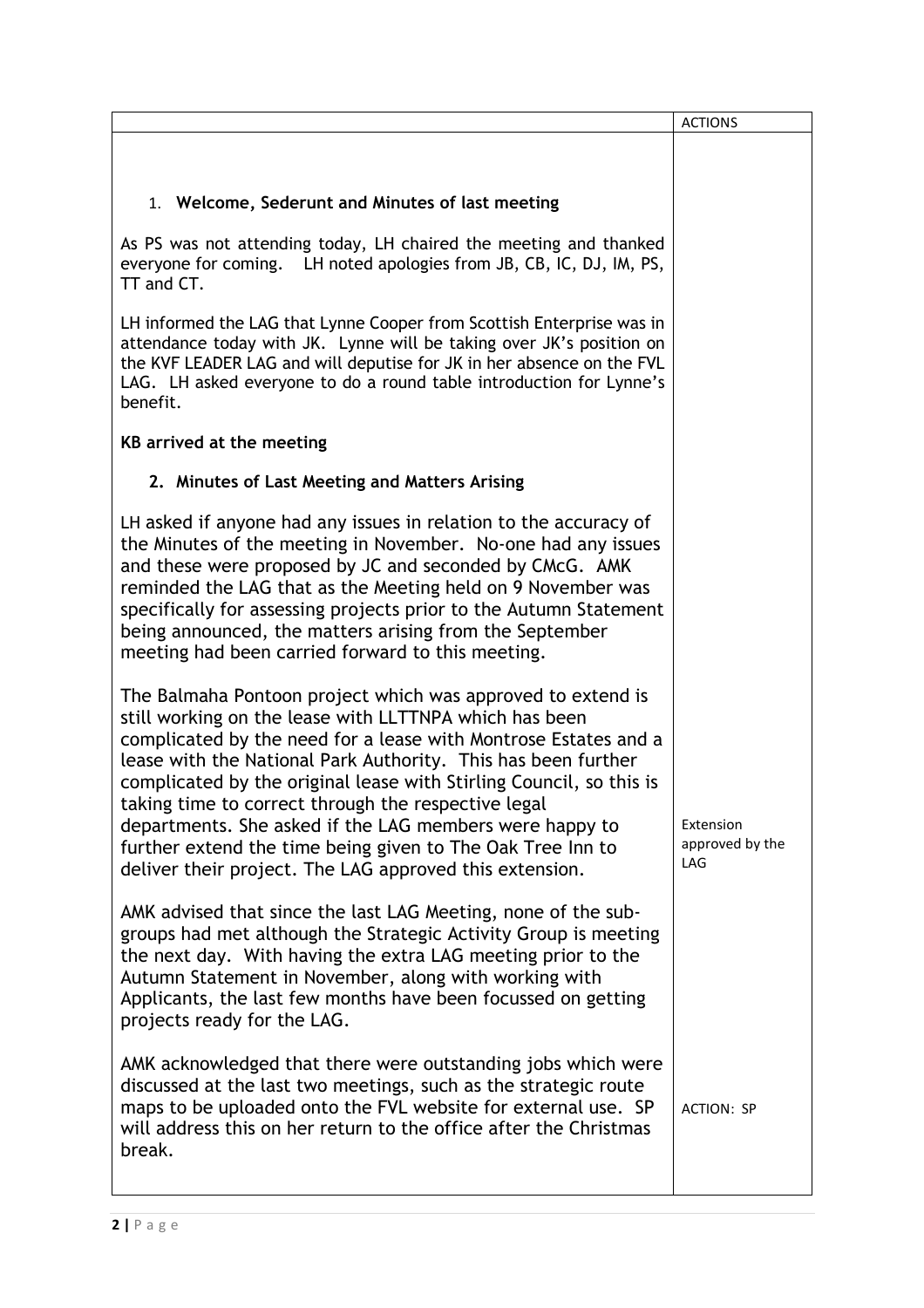| The Group had also proposed looking into a cycling tourism<br>project at the September LAG Meeting and LH agreed to discuss<br>with colleagues at VisitScotland.                                                                                                                                                                                                                                                                                                                                                                                                                                                                                         | <b>ACTION SP &amp; LH</b>            |
|----------------------------------------------------------------------------------------------------------------------------------------------------------------------------------------------------------------------------------------------------------------------------------------------------------------------------------------------------------------------------------------------------------------------------------------------------------------------------------------------------------------------------------------------------------------------------------------------------------------------------------------------------------|--------------------------------------|
| The Farm Diversification & Rural Enterprise Sub-Group had<br>suggested holding off from attending more events until after the<br>Autumn Statement as they took up a lot of staff time. AMK<br>advised that so many Expressions of Interest have been received<br>to work through at the moment, she felt that staff should hold<br>off attending more events other than in West Dunbartonshire<br>where there had been limited opportunity to promote LEADER to<br>date. This was agreed by the LAG.                                                                                                                                                     | ACTION: LAG<br><b>TEAM STAFF</b>     |
| 3. "Hungary to Collaborate" (presentation by MS from<br>recent LEADER event in Hungary)                                                                                                                                                                                                                                                                                                                                                                                                                                                                                                                                                                  |                                      |
| MS told the Members that he had attended a networking event<br>in Hungary in September which included all EU member states,<br>with six delegates from Scotland (0 from England and 0 from<br>Wales). MS advised that various topics were discussed at the<br>event such as environmental projects in Finland, developing<br>tourism and skills development in Romania and a well-<br>established wine industry in Moldova. MS advised the next<br>event is being held in Luxembourg in May 2017 and suggested<br>that more LAG members should 'sign up' to attend the event as<br>there is definite potential benefits to the Programme in doing<br>SO. |                                      |
| 4. Projects for discussion and decision                                                                                                                                                                                                                                                                                                                                                                                                                                                                                                                                                                                                                  |                                      |
| AMK advised that there is a higher ratio of Agency Members to<br>Community Members at this meeting today. A new procedure<br>was proposed for now and for future, whereby if there were<br>ever too many agency Members present to vote on a project,<br>one or more would step back from voting.                                                                                                                                                                                                                                                                                                                                                        | Procedure<br>Approved<br>Unanimously |
| AMK advised that there was one conflict of interest in today's<br>applications which was PS, however he isn't at this meeting<br>today.                                                                                                                                                                                                                                                                                                                                                                                                                                                                                                                  |                                      |
| 4.1 Brenachoile Pier - Deferred Project from previous LAG.                                                                                                                                                                                                                                                                                                                                                                                                                                                                                                                                                                                               |                                      |
| JK agreed not to vote on this Project to ensure the<br>community majority.                                                                                                                                                                                                                                                                                                                                                                                                                                                                                                                                                                               |                                      |
| SP refreshed the LAG's memory as this project was deferred at<br>the last meeting.                                                                                                                                                                                                                                                                                                                                                                                                                                                                                                                                                                       |                                      |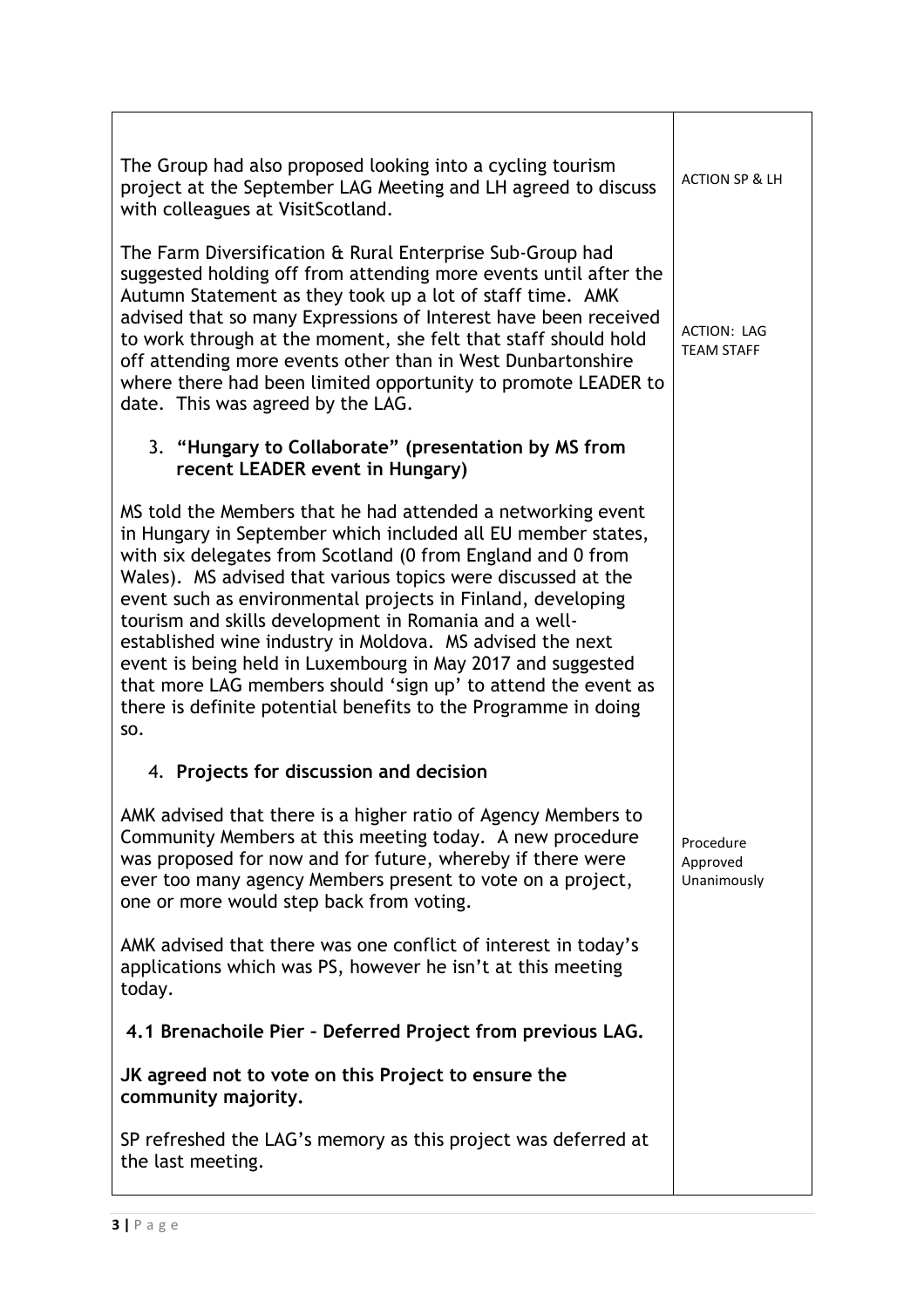| She reminded the LAG that they liked the project but wanted<br>the applicant to provide evidence of the economic benefit and<br>evidence of the demand for this Pier along with a business plan.                                                                                                                                                                                                                                                                                                                                                                                           |                                                        |
|--------------------------------------------------------------------------------------------------------------------------------------------------------------------------------------------------------------------------------------------------------------------------------------------------------------------------------------------------------------------------------------------------------------------------------------------------------------------------------------------------------------------------------------------------------------------------------------------|--------------------------------------------------------|
| At the November LAG meeting, it was noted that the Trust were<br>working with Business Gateway to produce a business plan and<br>at that time, the LAG voted unanimously to defer the project<br>until the applicant could produce stronger evidence for the<br>project.                                                                                                                                                                                                                                                                                                                   |                                                        |
| SP informed the Members that since the November meeting, the<br>Trust had undertaken an on-line visitor survey over an 8-day<br>period amongst a sample of visitors contacted via Facebook and<br>Twitter and during this short period, 65 responses had been<br>received. Together with this, they had received several letters<br>of support of this project. SP confirmed that the match funding<br>is now in place.                                                                                                                                                                    |                                                        |
| It was noted that a planning permission application had not yet<br>been submitted (nor for their other Eco-Pods project), but AMK<br>noted that this seems to be the way projects are coming to<br>LEADER in this Programme. She said the applicants seem to<br>want to have the outcome of the LAG meeting prior to further<br>expense for permissions, etc. A question was asked about who<br>owned the land. SP replied that this was Scottish Water who<br>had leased the land to them for 99 years. It was felt that<br>written permission from Scottish Water should also be sought. |                                                        |
| LH thanks SP. The LAG discussed this project and agreed that<br>their previous concerns had been addressed and decided to<br>approve this project on condition that the planning permission is<br>confirmed, the applicant is to re-profile the cash-flow forecast<br>to show minimum 10% costs in the final claim the applicant is to<br>provide the LAG with the business strategy document once it is<br>produced. Compliance with procurement rules and land owner<br>permission would also be conditions.                                                                             | Project APPROVED<br>WITH SPECIFIC<br><b>CONDITIONS</b> |
| <b>Fordhead Tea Plantation</b><br>4.2                                                                                                                                                                                                                                                                                                                                                                                                                                                                                                                                                      |                                                        |
| CMcG agreed not to vote on this Project to ensure the<br>community majority.                                                                                                                                                                                                                                                                                                                                                                                                                                                                                                               |                                                        |
| AR explained that this Project is a farm diversification project<br>for a tea plantation at Fordhead Farm near Kippen where they<br>have identified an emerging market for Scottish high-end, high<br>quality loose leaf tea for selling to premium buyers. AR further<br>explained that between 2012 and 2014, sales for speciality tea<br>had increased by 15%, while 'regular' tea had decreased.                                                                                                                                                                                       |                                                        |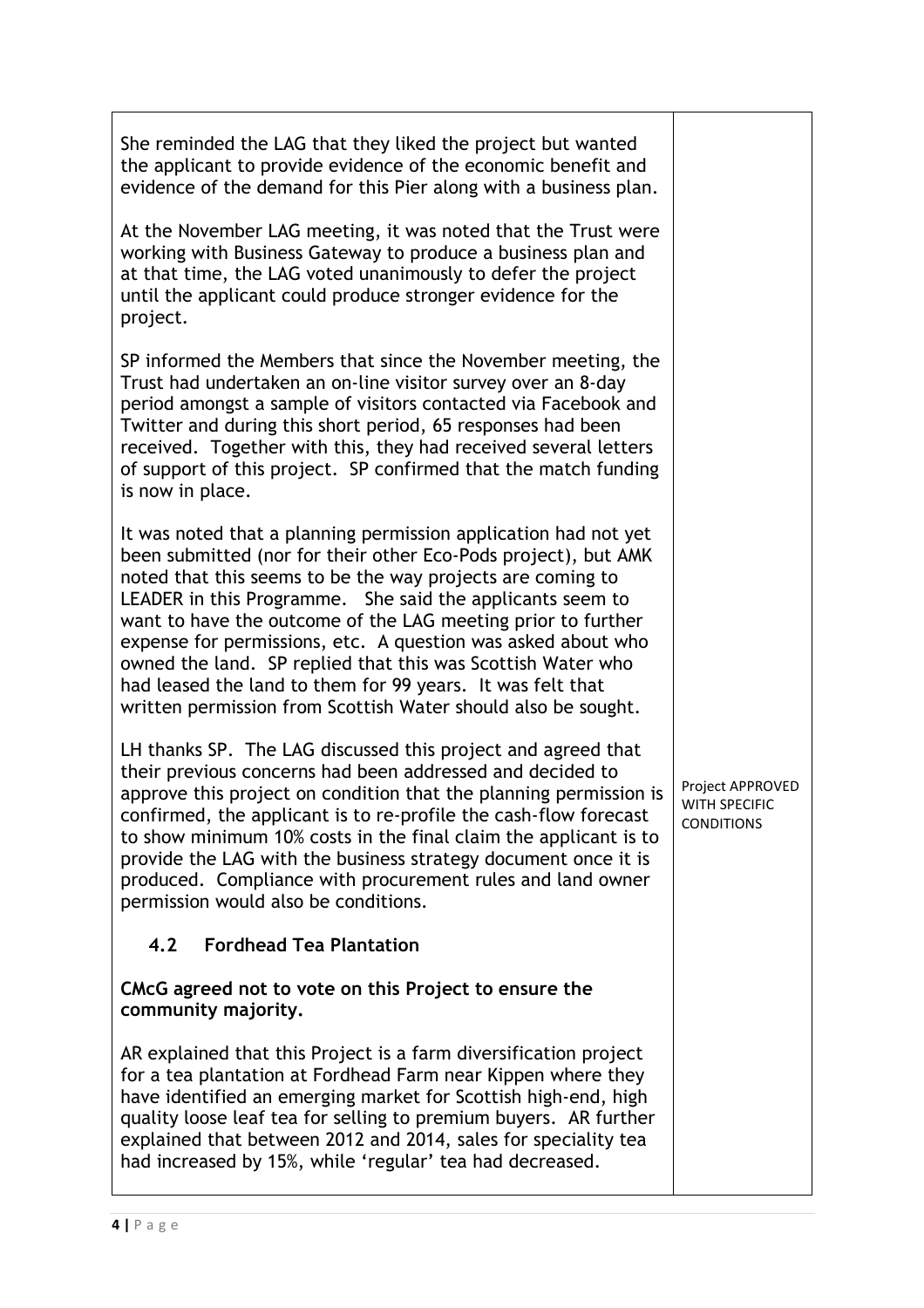|            | AR explained to the Members that tea can grow and survive in<br>Scotland up to -11°C. The Applicant would have guaranteed<br>sales along with an established support network.                                                                                                                                                                                                                                                                                                                                                                                              |                                                  |
|------------|----------------------------------------------------------------------------------------------------------------------------------------------------------------------------------------------------------------------------------------------------------------------------------------------------------------------------------------------------------------------------------------------------------------------------------------------------------------------------------------------------------------------------------------------------------------------------|--------------------------------------------------|
|            | AR explained that the Applicant has long-term goals for tea<br>tourism (tea tours like whisky tours), potential local retail<br>outlets and wants to develop their own brand and processing<br>techniques to sell direct from their farm in the future. This<br>enterprise would allow their son to draw a wage entirely from<br>tea enterprise by the third year.                                                                                                                                                                                                         |                                                  |
|            | AR went on to explain the key players in this emerging Scottish<br>tea industry and the shared support through a Scottish Tea<br>Growers Association which has peer support, guidance and<br>networking and which negotiates as a group for bulk resources,<br>prices and making the members of this group stronger by pooling<br>resources and growing the overall market.                                                                                                                                                                                                |                                                  |
| for money. | AR advised that this farm diversification project has low initial<br>start-up costs, it's innovative - unique in the FVL area, is a good<br>use of biomass excess heat and rainwater collection, has<br>guaranteed sales together with direct selling and is good value                                                                                                                                                                                                                                                                                                    |                                                  |
|            | LH thanked AR. It was asked if Fordhead Farm will<br>automatically become members of the Scottish Tea Growers<br>Association. AR advised that they are already members of the<br>Association. Another question related to whether a soil analysis<br>had been undertaken and what the pH of the soil was.                                                                                                                                                                                                                                                                  |                                                  |
|            | The LAG discussed and agreed that it was highly innovative and<br>would be a new 'added value' product for the area and so fitted<br>perfectly with the LDS and decided to approve their application<br>on condition that confirmation of match funding is received and<br>that a soil analysis should be undertaken of the site where tea<br>will be grown. The LAG also would like Fordhead Farm to make<br>contact with Business Gateway for business support when it is<br>ready to develop the tourism plans and explore business start-up<br>training opportunities. | Project APPROVED<br>WITH SPECIFIC<br>CONDITIONS. |
|            |                                                                                                                                                                                                                                                                                                                                                                                                                                                                                                                                                                            |                                                  |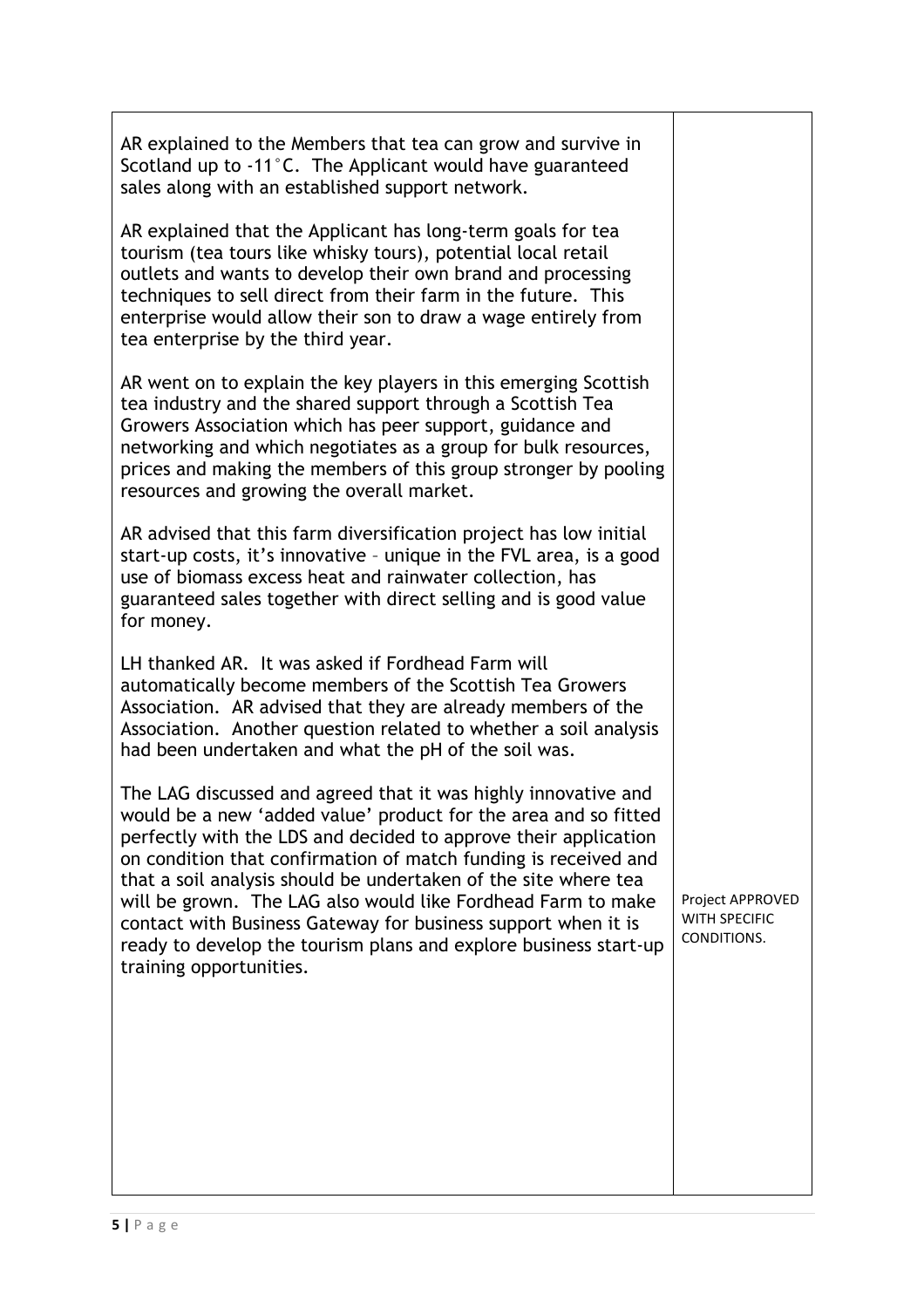# 4.3 Dounans Outdoor Centre Renewal

MS agreed not to vote on this Project to ensure the community majority.

SP presented this project to the Members explaining that the Scottish Outdoor Education Centre is a charity and social enterprise which delivers a range of outdoor education programmes to young people and the wider community.

SP went on to say that Dounans has received very little investment historically and the accommodation facilities no longer meet the needs of their customers who are nonetheless satisfied with the service Dounans supplies.

The Applicant is determined to refurbish the facilities, so that they can maintain their current customers, extend the tourism season, meet the demand for their services and generate income for future development.

SP said that this refurbishment would enable sufficient surplus to be reinvested in the activities, buildings and facilities in future years for the Centre to be sustainable. It would generate around £120,000 in the local community from customers and overseas visitors spending a conservative £10 per adult and would lead to the employment of a staff team of around 40.

LH thanked SP.

The LAG discussed this application and noted the great economic impact it would have and agreed that this project was good value for money and agreed that the refurbishment was very much needed. Innovation was discussed and it was noted that the innovation lay in what the facilities would be used for and the organisation's commitment to reach new markets and young people who might not normally benefit from outdoor activity centres such as their autism programme, which was where the innovation was. It was welcomed that once the refurbishment is complete, the Project will be able to employ more staff for more hours over a longer period, and particularly, the out of season period identified as a priority in the local development strategy. Two organisation numbers were noted and asked that this be checked.

The LAG approved this Project on condition that planning permission and match funding are confirmed.

Project APPROVED WITH SPECIFIC **CONDITIONS**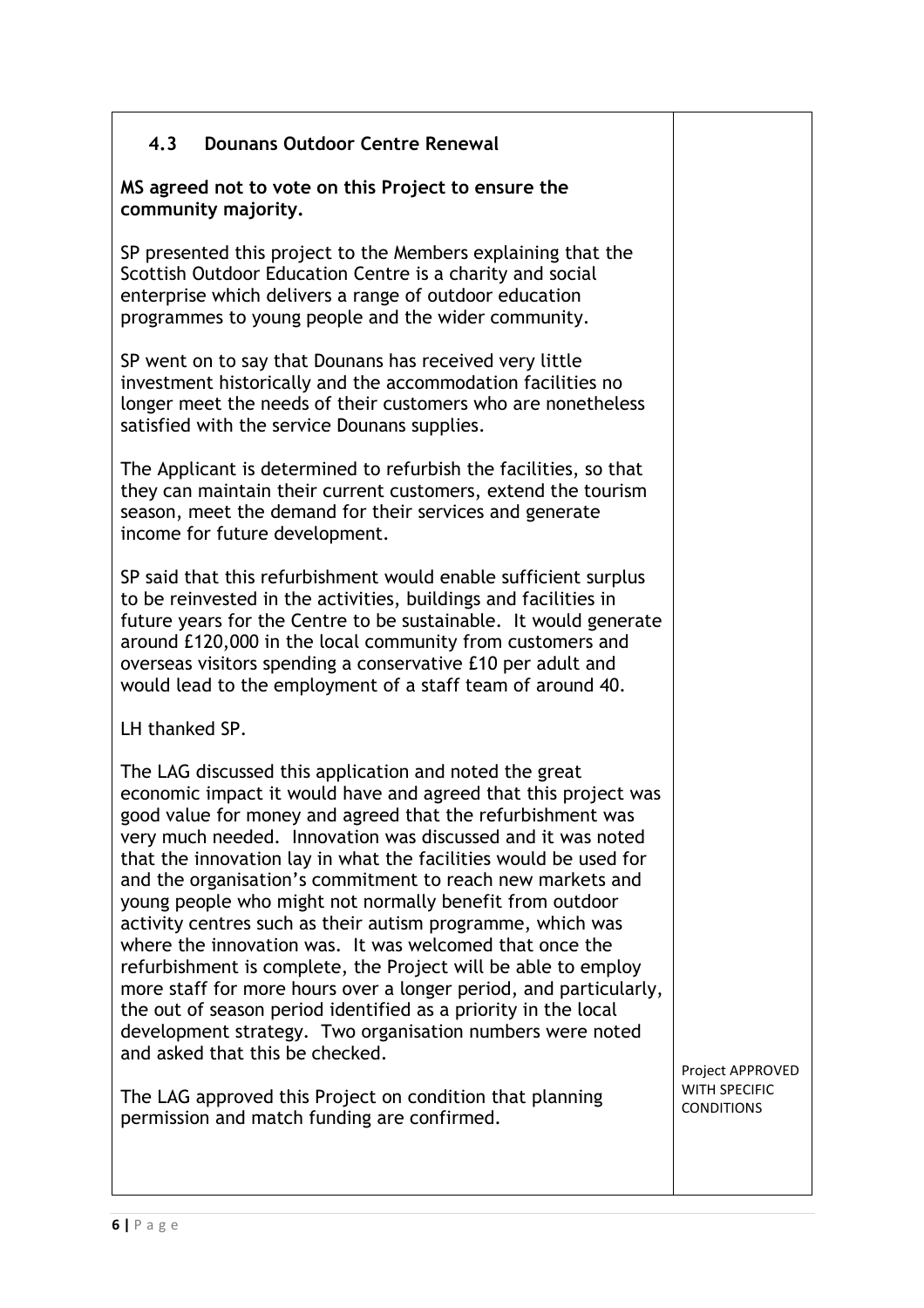The LAG would also like confirmation that the Scot Govt has passed their pre-approval check on the project prior to an offer of grant being made.

# 4.4 Craigmore Centre Project

SB agreed not to vote on this Project to ensure community majority.

AR presented this project to the Members advising that this project is to support a new post of Programme Director for an activity week project, located at Gartmore House, south of Aberfoyle.

The Craigmore Centre is operated as part of Gartmore House, a centre open all year round which can accommodate groups of up to 120 in bunk-bed accommodation.

AR explained that most of Craigmore's bookings are on weekends and so there is a desire to expand to weekday groups and increase low season visitor numbers.

The Programme Director would be responsible for constructing and marketing a new programme for children between the age of 10 – 15 years to discover and sustain healthy lifestyle choices which will lead to an improved, healthier lifestyle in later life. For example, young people will have to plan, budget and purchase ingredients from the local shop in order to complete the food based tasks.

LH thanked AR.

The LAG discussed this project in depth and agreed that it complimented well the Dounans Project as the activities mentioned were quite different. However, it would be beneficial for the LAG to have more details on the activities to be included in the Craigmore programme and Members would like to see a draft programme. The LAG also agreed that they would like to have details of any upgrading to the building for this programme to be delivered – especially the kitchen area as it was unclear whether this would need to be extended or upgraded for the cooking classes. The Members agreed that a risk assessment should be undertaken for the outdoor activities part of the programme, noting that this has been done for the indoor activities only. The LAG wanted to know how the project will be monitored and evaluated, and clarification on the costs in a cash-flow forecast.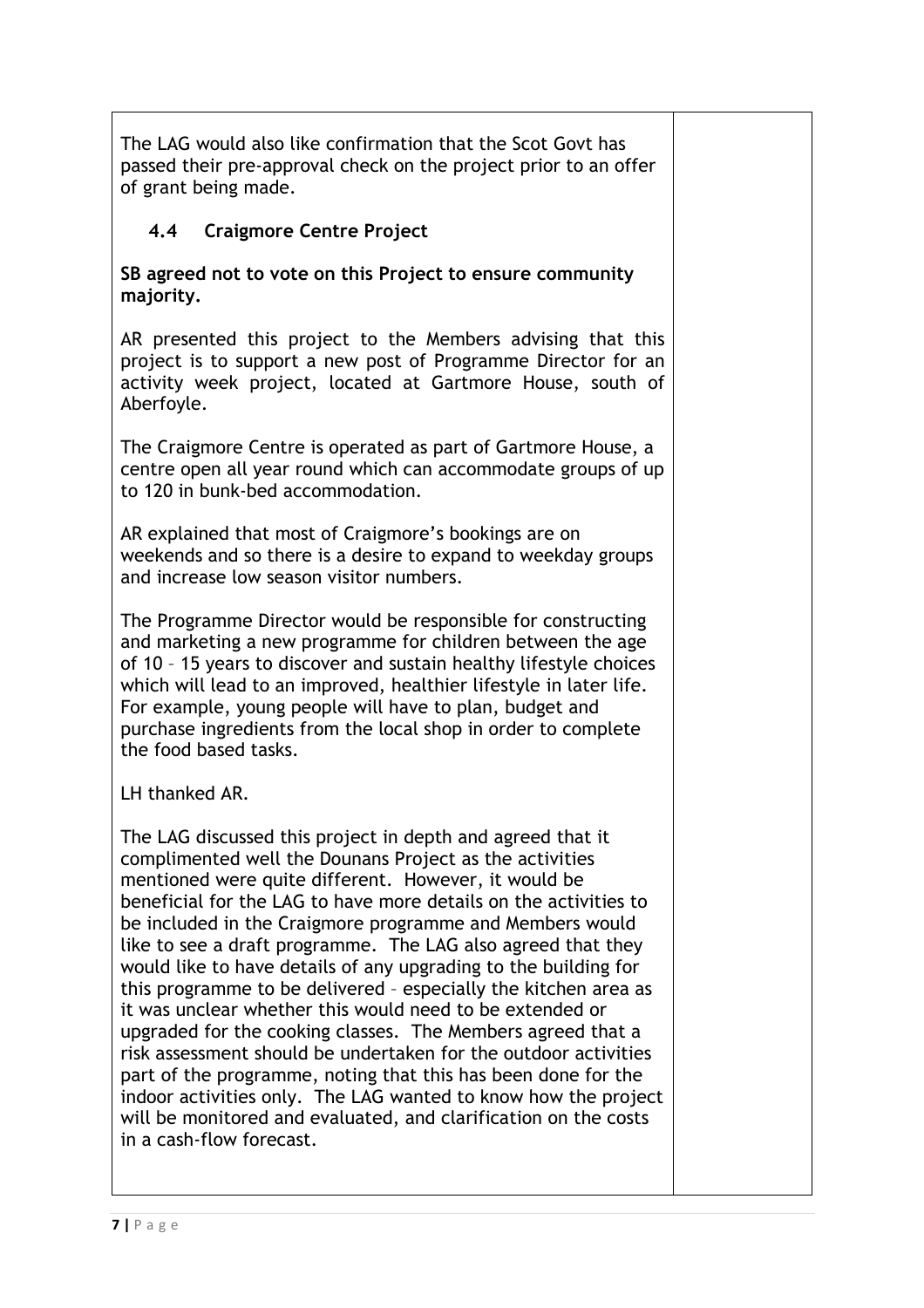| The Members asked if there were any letters of support from<br>local partners and operators, as this would be important for a<br>successful delivery.                                                                                                                                                                                                                                                                                                                                                                                                                                                    |                  |
|----------------------------------------------------------------------------------------------------------------------------------------------------------------------------------------------------------------------------------------------------------------------------------------------------------------------------------------------------------------------------------------------------------------------------------------------------------------------------------------------------------------------------------------------------------------------------------------------------------|------------------|
| The LAG agreed that the ideas were good but several points<br>were still unclear on this Project, and they would wait until this<br>information came in before making their decision. However,<br>they agreed that this information could be circulated by email<br>for approval and not have to wait until the next LAG meeting.                                                                                                                                                                                                                                                                        |                  |
| The information required by the LAG:                                                                                                                                                                                                                                                                                                                                                                                                                                                                                                                                                                     |                  |
| (a) More detail provided on the activities to be included in<br>the programme<br>(b) Copy of the draft programme to be provided<br>(c) Detail being provided on any upgrading to the building<br>required to deliver the programme<br>(d) Risk assessments being undertaken for the outdoor<br>activities part of the programme<br>(e) Detail being provided on how the project will be<br>monitored and evaluated<br>(f) Letters of support being provided by local partners and<br>operators<br>(g) Confirmation of match funding detailing amount<br>(h) Clarification of costs in cash-flow forecast | Project DEFERRED |
| 5. Project Allocations Update                                                                                                                                                                                                                                                                                                                                                                                                                                                                                                                                                                            |                  |
| AMK first displayed the FVL Business Plan expected annual<br>allocations up to the end of the Programme, reminding the<br>Members of the figures in the Business Plan.                                                                                                                                                                                                                                                                                                                                                                                                                                   |                  |
| AMK followed this by displaying the actual Project Allocations to<br>date where the live projects were shown in blue. AMK<br>explained that the original amount for allocating was £1,224,527<br>and to date, excluding the Projects at this LAG Meeting, the<br>LAG had allocated £397,788, leaving £1,668,516 still to allocate.                                                                                                                                                                                                                                                                       |                  |
| So far, £259,813 has been committed to Community Projects,<br>£81,101 committed to Rural Enterprise Projects and £50,000<br>committed to Farm Diversification Projects. Nothing so far has<br>been committed to Co-Operation Projects as Scot Govt has not<br>given the go ahead for Co-Operation Projects as yet. In terms of<br>expected allocations compared to our own business plan<br>projections, with today's approvals, we were well ahead of<br>schedule.                                                                                                                                      |                  |